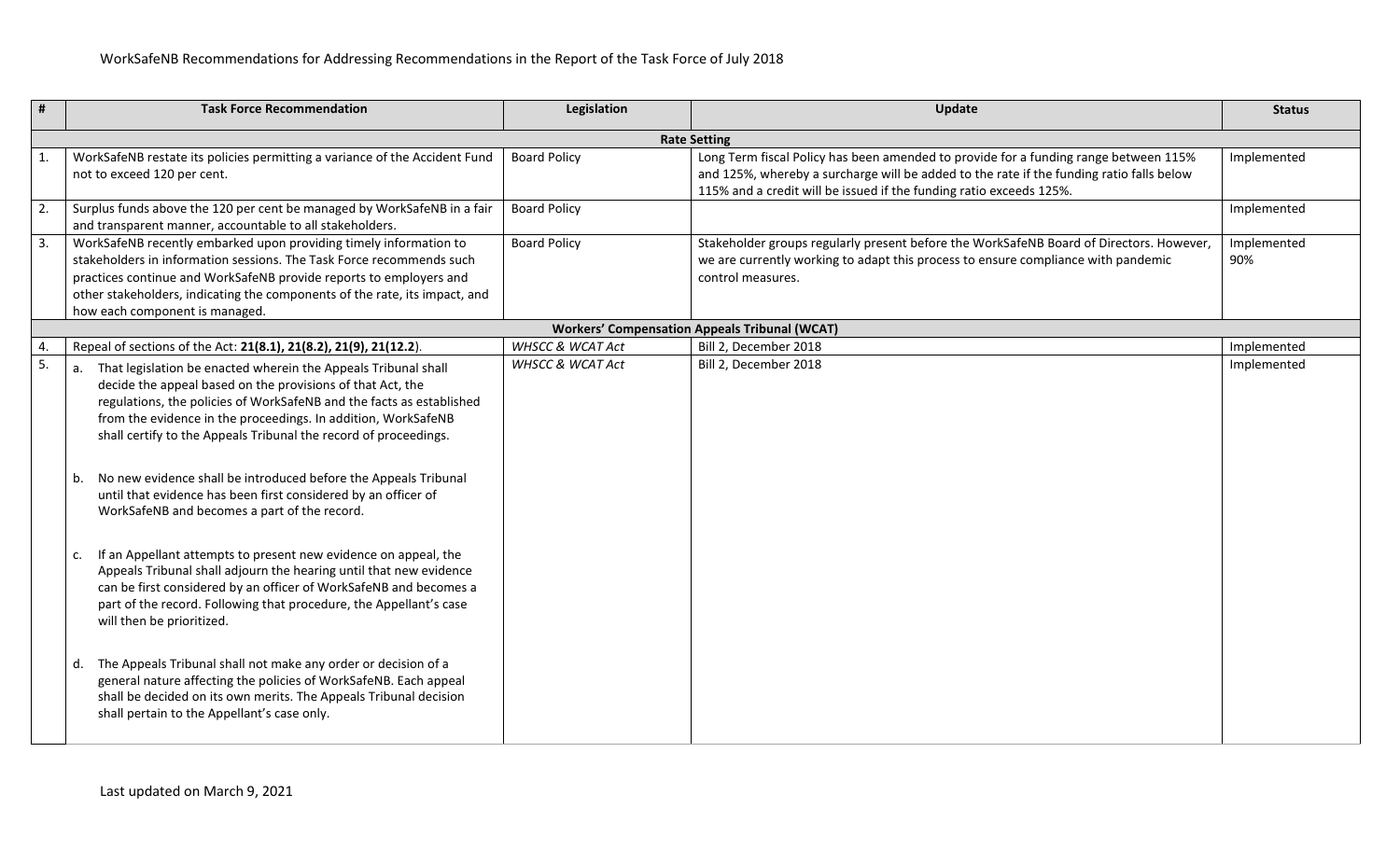| #                                           | <b>Task Force Recommendation</b>                                                                                                                                                                                                                                                    | Legislation    | Update                                                                                                                                                                                                                                                                                                                                                                                                                                                                                                                                                  | <b>Status</b>                      |
|---------------------------------------------|-------------------------------------------------------------------------------------------------------------------------------------------------------------------------------------------------------------------------------------------------------------------------------------|----------------|---------------------------------------------------------------------------------------------------------------------------------------------------------------------------------------------------------------------------------------------------------------------------------------------------------------------------------------------------------------------------------------------------------------------------------------------------------------------------------------------------------------------------------------------------------|------------------------------------|
|                                             | The Appeals Tribunal will not have jurisdiction to alter, vary, reverse<br>e.<br>or amend any policy established by WorkSafeNB. However, the<br>Appeals Tribunal can bring to the attention of WorkSafeNB policies<br>that in the opinion of the Appeals Tribunal require variance. |                |                                                                                                                                                                                                                                                                                                                                                                                                                                                                                                                                                         |                                    |
|                                             | The Appeals Tribunal should have the ability to postpone an appeal<br>f.<br>and refer a policy or legislative issue to WorkSafeNB. When appeals<br>are postponed, WCAT shall have the authority to issue an interim<br>award to the appellant, if the circumstances warrant.        |                |                                                                                                                                                                                                                                                                                                                                                                                                                                                                                                                                                         |                                    |
|                                             | Subject to the foregoing, enact legislation enabling the Appeals<br>g.<br>Tribunal to confirm, vary or reverse the decision of a hearing officer<br>of WorkSafeNB.                                                                                                                  |                |                                                                                                                                                                                                                                                                                                                                                                                                                                                                                                                                                         |                                    |
|                                             | Legislation to clarify WorkSafeNB's jurisdiction to refer matters to<br>h.<br>the Court of Appeal.                                                                                                                                                                                  |                |                                                                                                                                                                                                                                                                                                                                                                                                                                                                                                                                                         |                                    |
| <b>Occupational Health and Safety (OHS)</b> |                                                                                                                                                                                                                                                                                     |                |                                                                                                                                                                                                                                                                                                                                                                                                                                                                                                                                                         |                                    |
| 6.                                          | Section 44 of the Occupational Health and Safety Act be amended:<br>Requiring WorkSafeNB to send to employers' copies of the<br>а.<br>Occupational Health and Safety Act and Regulations.<br>Publicizing penalties for violations of the Act.<br>b.                                 | OHS Act & Regs | Legislation enacted - section 44.1 of the OHS Act.<br>a.<br>When a person notifies the Commission under subsection 53.1(1) of the Workers'<br>Compensation Act of commencing or recommencing a business or undertaking, the<br>Commission shall provide the employer with the web address for the bilingual version<br>of this Act published online by the Queen's Printer.<br>b. Legislation enacted section 47.3 of the OHSC-Act<br>Publishing on our website the name of the person convicted, a description of the offence,<br>and penalty imposed. | Implemented, Bill 27,<br>June 2019 |
|                                             | WorkSafeNB ensure that the Joint Health and Safety Committees (JHSC)<br>are effective, representative of the employer and employee groups, and<br>are sufficiently trained to carry out their duties.                                                                               | OHS Act & Regs | Legislation enacted under section 3(c) of the Regulation 2007-33 which allows for an<br>organization approved by the Commission to deliver the educational program.<br>Project on-going to re-align resources to more effectively support committees.                                                                                                                                                                                                                                                                                                   | Implemented, Bill 27,<br>June 2019 |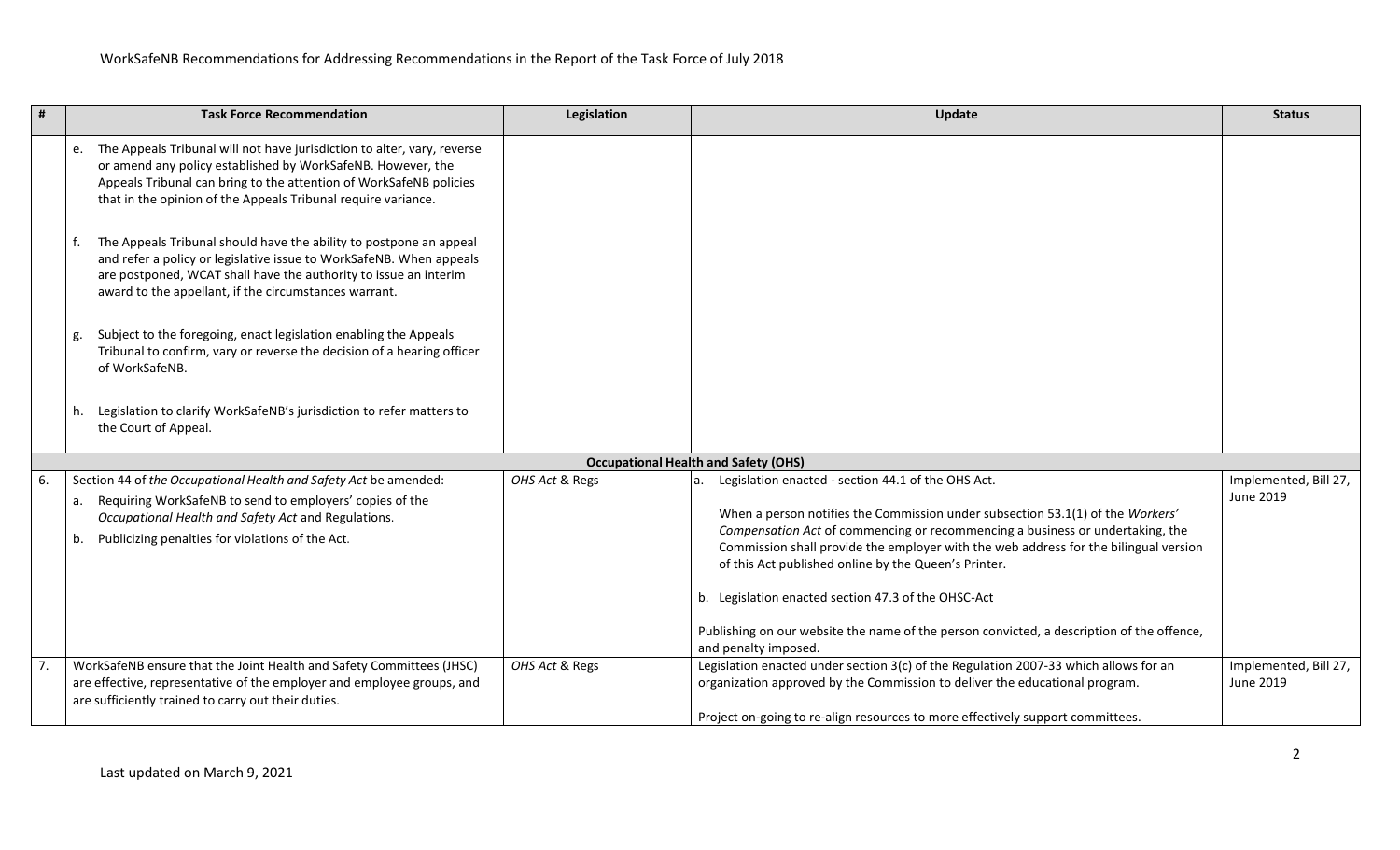| #   | <b>Task Force Recommendation</b>                                                                                                                                                                                                                                                                                                                                                                      | Legislation                                         | Update                                                                                                                                                                                                                                                                                                                                                                                                                                                                                                                                                                                                                                    | <b>Status</b>                                                                                                                                                     |
|-----|-------------------------------------------------------------------------------------------------------------------------------------------------------------------------------------------------------------------------------------------------------------------------------------------------------------------------------------------------------------------------------------------------------|-----------------------------------------------------|-------------------------------------------------------------------------------------------------------------------------------------------------------------------------------------------------------------------------------------------------------------------------------------------------------------------------------------------------------------------------------------------------------------------------------------------------------------------------------------------------------------------------------------------------------------------------------------------------------------------------------------------|-------------------------------------------------------------------------------------------------------------------------------------------------------------------|
| 8.  | WorkSafeNB assign resources to ensure review and follow-up concerning<br>the matters recorded in the filed minutes of the JHSC committees.                                                                                                                                                                                                                                                            |                                                     | Filing system for minutes of JHSCs developed and operationalized.                                                                                                                                                                                                                                                                                                                                                                                                                                                                                                                                                                         | Partially<br>Implemented                                                                                                                                          |
| 9.  | Mandatory Occupational Health and Safety Act and Regulations be devised:<br>a. Requiring the public sector employers (self-insured) adopt toolbox<br>style meetings at the commencement of each shift devising a<br>safety plan for that day's work.<br>b. Requiring the public sector to place greater accountability on<br>department heads and managers to ensure OHS compliance and<br>practices. |                                                     | Since 2018, 613 GNB supervisors have completed sessions delivered by WorkSafeNB on<br>supervisor roles and responsibilities. Transfer of curriculum and responsibility for<br>supervisor training on roles and responsibilities on-going.<br>Working in collaboration with the Department of Early Education and Childhood<br>Development in providing support in the building of their H&S program which includes<br>roles and responsibilities of management at districts and school levels.<br>Legislation enacted to better define duties of employer and supervisors under section 9 of<br>the OHSC-Act (see Bill 26, December 2019) | Implemented                                                                                                                                                       |
| 10. | WorkSafeNB conduct a review of the cost of enforcing the Occupational<br>Health and Safety Act in the workplaces of the self-insured employers, and<br>the self-insured employers be required to pay their fair share of those<br>costs to WorkSafeNB annually.                                                                                                                                       |                                                     | WSNB has completed a review of the costs of enforcing OHS for self-insured employers and<br>will provide those results to the Government in February.                                                                                                                                                                                                                                                                                                                                                                                                                                                                                     | Implemented<br>50%                                                                                                                                                |
|     |                                                                                                                                                                                                                                                                                                                                                                                                       |                                                     | <b>Return to Work</b>                                                                                                                                                                                                                                                                                                                                                                                                                                                                                                                                                                                                                     |                                                                                                                                                                   |
| 11. | WorkSafeNB adopt a proactive role in promoting back-to-work plans and<br>accommodation of injured workers.                                                                                                                                                                                                                                                                                            | <b>Board Policy and amendments</b><br>to the WC Act | The Return to work planning process is collaborative with the worker, employer and<br>service providers. The process was improved in 2019 to require standard information to be<br>documented, communicated, monitored and followed up on including anticipated return<br>to work date, mechanism of injury (MOI), current treatment, return to work options,<br>barriers, action/completion dates, and contingency plans.                                                                                                                                                                                                                | The duty to<br>accommodate has<br>been incorporated<br>into the WC Act,<br>together with<br>penalties for non-<br>compliance in Bill 27,<br>December 2019.<br>70% |
| 12. | Functional ability forms for reporting and sharing information be practical<br>and relevant, and similar to those used in Ontario.                                                                                                                                                                                                                                                                    |                                                     | The medical Form 8-10 was updated in 2019 in consultation with the Medical Society to<br>require physicians to provide information on a worker's functional ability. This includes<br>initial medical reports and subsequent progress reports.                                                                                                                                                                                                                                                                                                                                                                                            | Implemented                                                                                                                                                       |
| 13. | Physicians complete a functional abilities evaluation which will assist in the<br>creation of a back to work plan. As in Ontario, the requirement for                                                                                                                                                                                                                                                 |                                                     | The medical Form 8-10 was updated in 2019 in consultation with the Medical Society to<br>require physicians to provide information on a worker's functional ability. This includes                                                                                                                                                                                                                                                                                                                                                                                                                                                        | Implemented<br>90%                                                                                                                                                |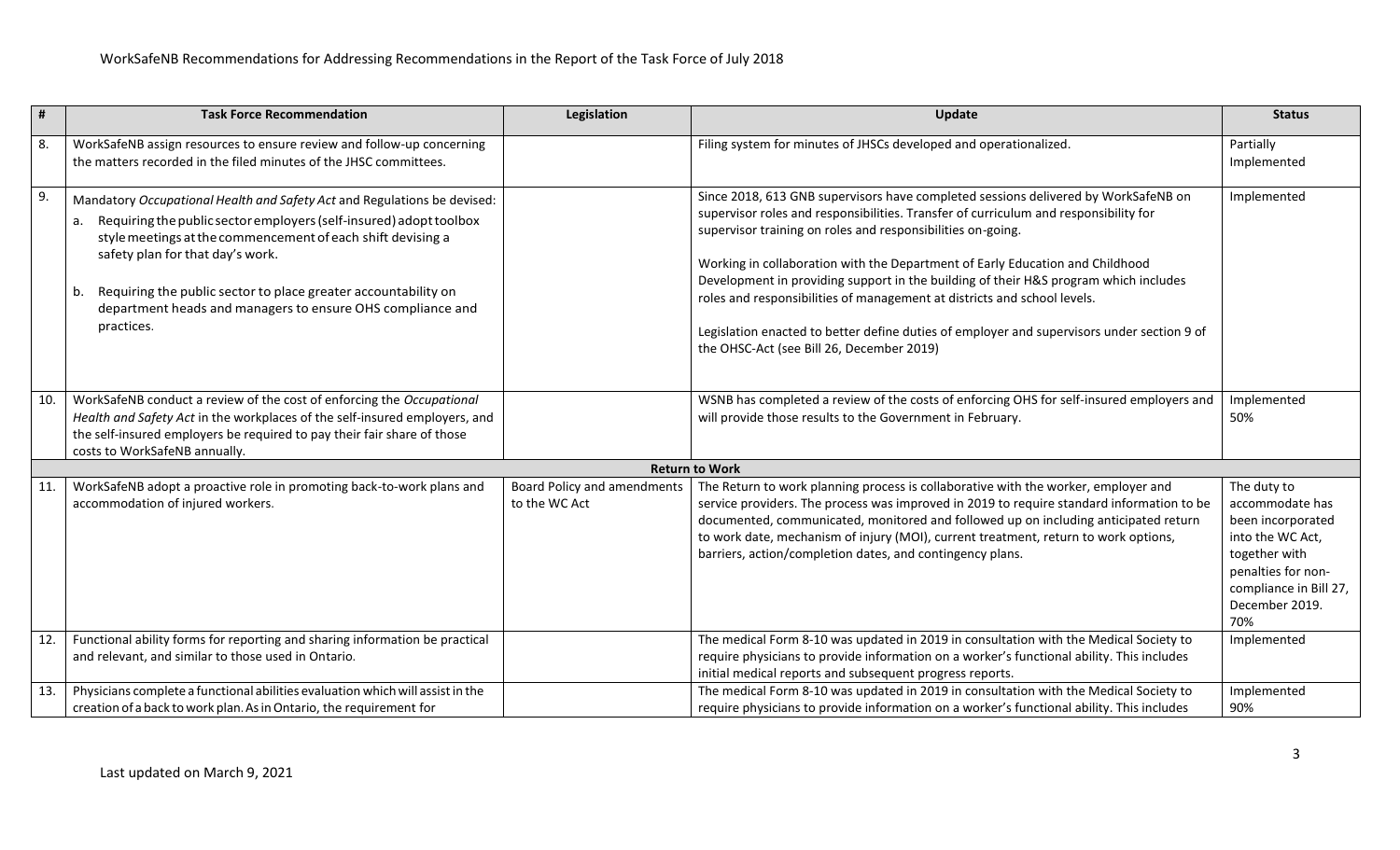| #   | <b>Task Force Recommendation</b>                                                                                                                                                                                                                                                                          | Legislation                   | Update                                                                                                                                                                                                                | <b>Status</b> |  |  |
|-----|-----------------------------------------------------------------------------------------------------------------------------------------------------------------------------------------------------------------------------------------------------------------------------------------------------------|-------------------------------|-----------------------------------------------------------------------------------------------------------------------------------------------------------------------------------------------------------------------|---------------|--|--|
|     | physicians to complete such WorkSafeNB forms be non-discretionary and<br>privacy compliant.                                                                                                                                                                                                               |                               | initial medical reports and subsequent progress reports. Working on compliance with<br>physicians.                                                                                                                    |               |  |  |
| 14. | WorkSafeNB adopt practices pertaining to opioid addictions in<br>collaboration with the NB Medical Society to assist injured workers.                                                                                                                                                                     |                               | The policy and process were updated January 1, 2020. Resources are available on<br>WorkSafeNB's website.                                                                                                              | Implemented   |  |  |
| 15. | WorkSafeNB continue its efforts pertaining to injured workers suffering<br>from work-related mental health issues, focussing on functional abilities<br>while respecting the privacy of the individual.                                                                                                   |                               | A project team, including our Chief Psychology consultant, have refined adjudication<br>processes and continue to evaluate and implement treatment and return to work protocols<br>based on current medical evidence. | Implemented   |  |  |
|     |                                                                                                                                                                                                                                                                                                           |                               | Rehabilitation                                                                                                                                                                                                        |               |  |  |
| 16. | WorkSafeNB review annually the Grand Bay Rehabilitation Centre,<br>comparing service delivery options and results to those in other<br>jurisdictions, and publicizing these comparisons.                                                                                                                  |                               | WorkSafeNB has contracted with an external resource to examine the rehabilitation<br>centre's programs and service delivery model. Recommendations are expected in the first<br>quarter 2021.                         | Ongoing       |  |  |
|     | <b>Benefits</b>                                                                                                                                                                                                                                                                                           |                               |                                                                                                                                                                                                                       |               |  |  |
| 17. | Legislation to enhance WorkSafeNB's exclusive jurisdiction to establish and<br>enforce policies.                                                                                                                                                                                                          | WC Act                        | Bill 2, December 2018                                                                                                                                                                                                 | Implemented   |  |  |
| 18. | Legislation to ensure injured workers receive fair and reasonable income<br>replacement, apportionment of other revenue sources, but also establish<br>incentives for injured workers to seamlessly apply for available benefits, a<br>standard practice in other jurisdictions.                          | <b>WC Act</b>                 | Bill 27, June 2019 regarding the apportionment of other revenue sources.                                                                                                                                              | Ongoing       |  |  |
| 19. | Legislation clarify the authority of WorkSafeNB to determine additional<br>benefits other than prescribed income replacement.                                                                                                                                                                             | WC Act<br><b>Board Policy</b> | The WC Act was amended to clarify the Commission's authority to set Policy and its<br>discretion over medical aid.<br>Bill 2, December 2018 and Bill 27, December 2019                                                | Implemented   |  |  |
| 20. | Legislation clarify definitions of pre-existing conditions and intervening<br>conditions, and applicable benefits.                                                                                                                                                                                        | <b>WC Act</b>                 | Bill 2, December 2018                                                                                                                                                                                                 | Implemented   |  |  |
| 21. | That WorkSafeNB be the final authority on benefit entitlement.                                                                                                                                                                                                                                            | <b>WC Act</b>                 | Bill 2, December 2018                                                                                                                                                                                                 | Implemented   |  |  |
|     | Governance                                                                                                                                                                                                                                                                                                |                               |                                                                                                                                                                                                                       |               |  |  |
| 22. | The Task Force notes that revisions to legislation have often been ad hoc<br>and require consolidation. The Task Force recommends a redrafting of<br>WorkSafeNB's enabling legislation, and that this be completed no later<br>than 2019. Subsequently, legislative reviews be mandated every five years. | <b>WHSCC &amp; WCAT Act</b>   | All legislation is required to be reviewed every 5 years<br>Bill 27, June 2019                                                                                                                                        | Implemented   |  |  |
| 23. | WorkSafeNB is vulnerable to special interest lobbying and political<br>interference regarding benefits. However, amendments to benefits should<br>be a decision of WorkSafeNB following open and transparent                                                                                              | WC Act                        | Amendments to the WC Act returned policy deference to the WorkSafeNB Board of<br><b>Directors</b>                                                                                                                     | Implemented   |  |  |